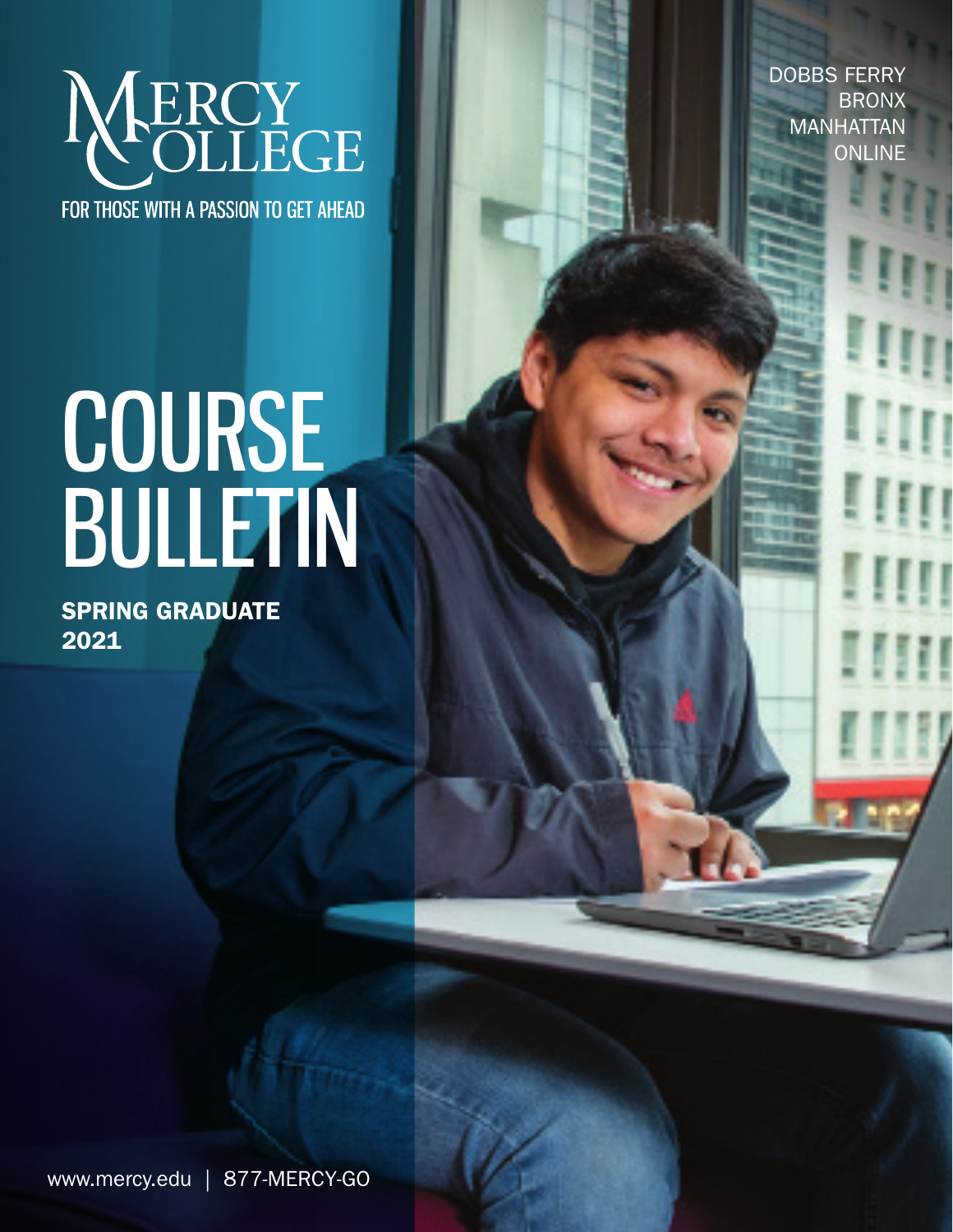# Spring 2021 Graduate Course Bulletin

## Table of Contents

| Payment Policy and Procedures for All Students  8             |
|---------------------------------------------------------------|
|                                                               |
| Tuition And Fees For Summer 2020 - Fall 2020 - Spring 2021  9 |
| Course Fees For Summer 2020 - Fall 2020 - Spring 2021 10      |
|                                                               |
|                                                               |

## How to Search and Register for Classes

- 1. Log into Mercy Connect (**connect.mercy.edu**)
- 2. Select Register for Classes
- 3. Select Look Up Classes
- 4. Select a term (Remember, all undergraduate programs run on as semester schedule), then select submit
- 5. Select Advanced Search
- 6. Filter results for your preferences. Remember to select the campus you prefer to take classes on. For online classes, select Distance Learning
- 7. Select Section Search
- 8. Select the class that works best for your schedule. Remember that R=Thursday, so if a class is listed as TR it meets on Tuesdays and Thursdays.
- 9. Check off the corresponding box on the far left-hand side
- 10. Scroll to the bottom of the search results and select Register

#### **Please consider the following:**

- You will not be able to register for over 16 credits without authorization.
- Contact your PACT or COP advisor and they can request this on your behalf
- You will not be able to register for classes that have time conflicts with other classes.
- You can add yourself to the waitlist of a full class



This bulletin is current as of the print date of November 4, 2020. For the most up to date class schedule, registration, payment and refund policies please check online at www.mercy.edu

Mercy College reserves the right to revise or change its academic calendar, rules, charges, fees, schedules, courses, requirements for degrees and any other regulations, policies or practices affecting students whenever considered necessary or desirable. The foregoing changes may include, without limitation, the elimination of courses, and programs.



555 Broadway Dobbs Ferry NY, 10522

1-877-MERCY-GO www.mercy.edu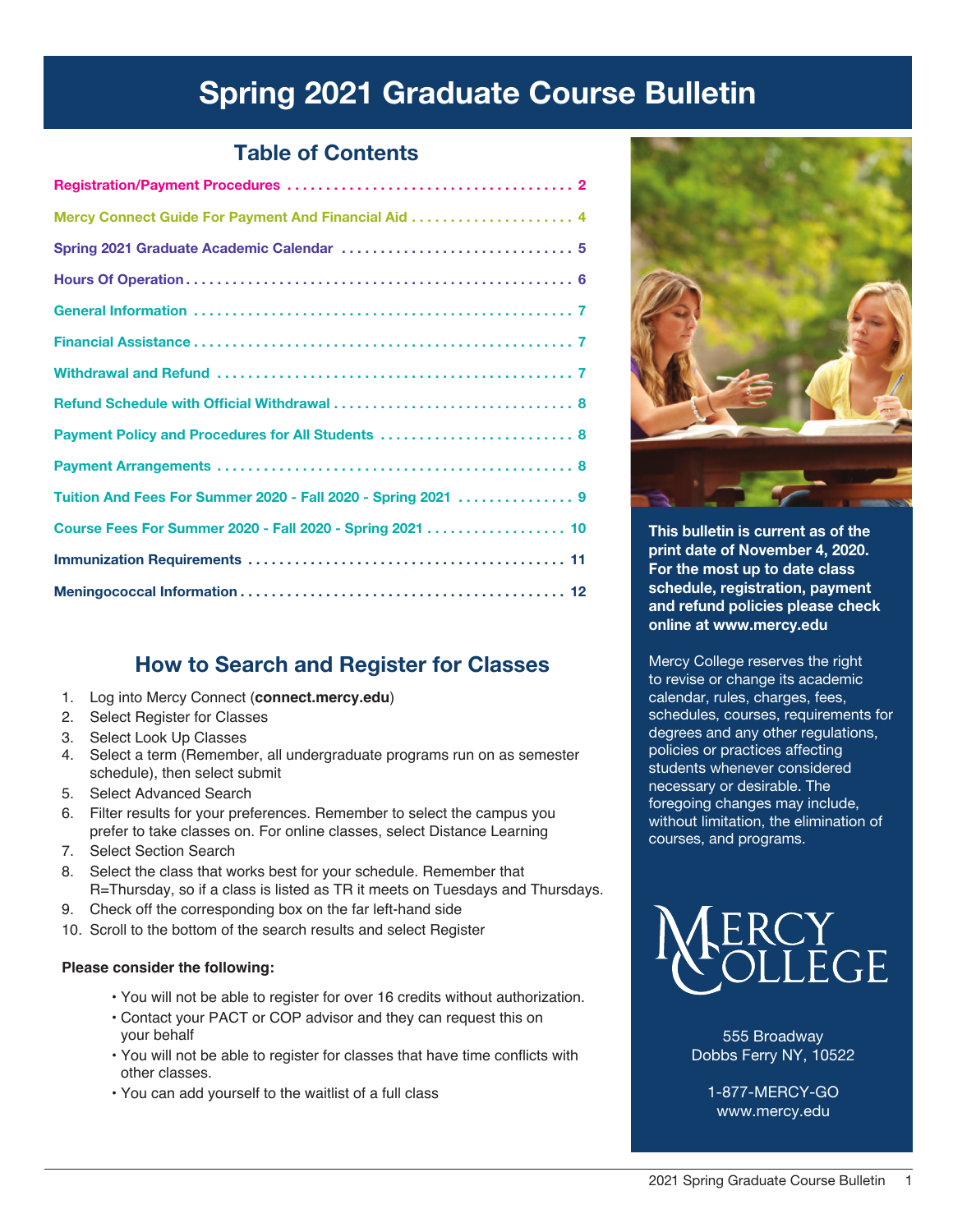## *In-person and Web registration begins on Wednesday, November 4, 2020.*

- You must be in FULL compliance with the New York State Immunization Law. Submit immunization documents to the Office of the Registrar.
- Make and keep an appointment with your mentor or program director to go over your degree requirements and review your transcript on Mercy Connect. If you have transfer credits, pay particular attention to your transfer work, and make sure that you do not enroll in a course for which you have already received credit.
- Review available courses through Mercy Connect.
- Check prerequisites and registration restrictions for each course in which you plan to register by clicking on the CRN and then clicking on the course title. This will tell you the prerequisite.
- Make a list of the courses in which you plan to enroll using a Registration/Schedule Worksheet.
- Clear any holds that prevent registration. Your holds status is available via Mercy Connect by selecting the student tab, then selecting "view holds." If you have any questions about your holds, contact the Office of Enrollment Services at 1-888-464-6737.
- If you intend to use Financial Aid (grants and loans), you MUST file the 2020-21 Free Application for Federal Student Aid (FAFSA). The Office of Enrollment Services will give priority to those who filed by February 15, 2020. If you have not received an award notification prior to the beginning of the semester, please visit the Office of Enrollment Services at your home campus IMMEDIATELY.
- All payment arrangements must be completed by Semester: December 30, 2020 Trimester: December 28, 2020 Quarter: February 1, 2021

For questions on your holds, call 1-888-464-6737.

We are here to help You!

#### To proceed with registration:

- Either process your registration online (see procedures below) or take your registration form, signed by an advisor, to the Office of Enrollment Services to complete your registration.
- You will be required to complete a Student Acknowledgement Statement and Method of Payment Information Form. This will be used to assist you in completing your payment arrangements for the fall term.
- If you have changed your address, submit your change of address request form at the Office of Enrollment Services at your local campus or fax it to 914-674-7516.

#### After you have registered:

- Print your schedule via Mercy Connect.
- Follow through with your payment/financial aid procedures. You may pay online via Mercy Connect. After you have registered:
- Print your schedule via Mercy Connect.
- Follow through with your payment/financial aid procedures. You may pay online via Mercy Connect.

#### Web Registration

#### Registration Instructions for Mercy Connect

Online students who live in the Tri State area must follow the New York State Immunization Law. You can fax your proof of immunization to the Office of the Registrar at 914-674-7516

- After logging into Mercy Connect select the Administrative Services tab at the top of the page. (If you have trouble logging into Mercy Connect, pleae contact the Helpdesk at helpdesk@mercy.edu or 914-674-7526.)
- To register for classes, choose Student and Financial Aid.
- On the Student and Financial Aid page, choose Registration to view the Registration Menu.
- You must select a term before you can access the options on the Registration Menu. Click Select Term on the Registration Menu.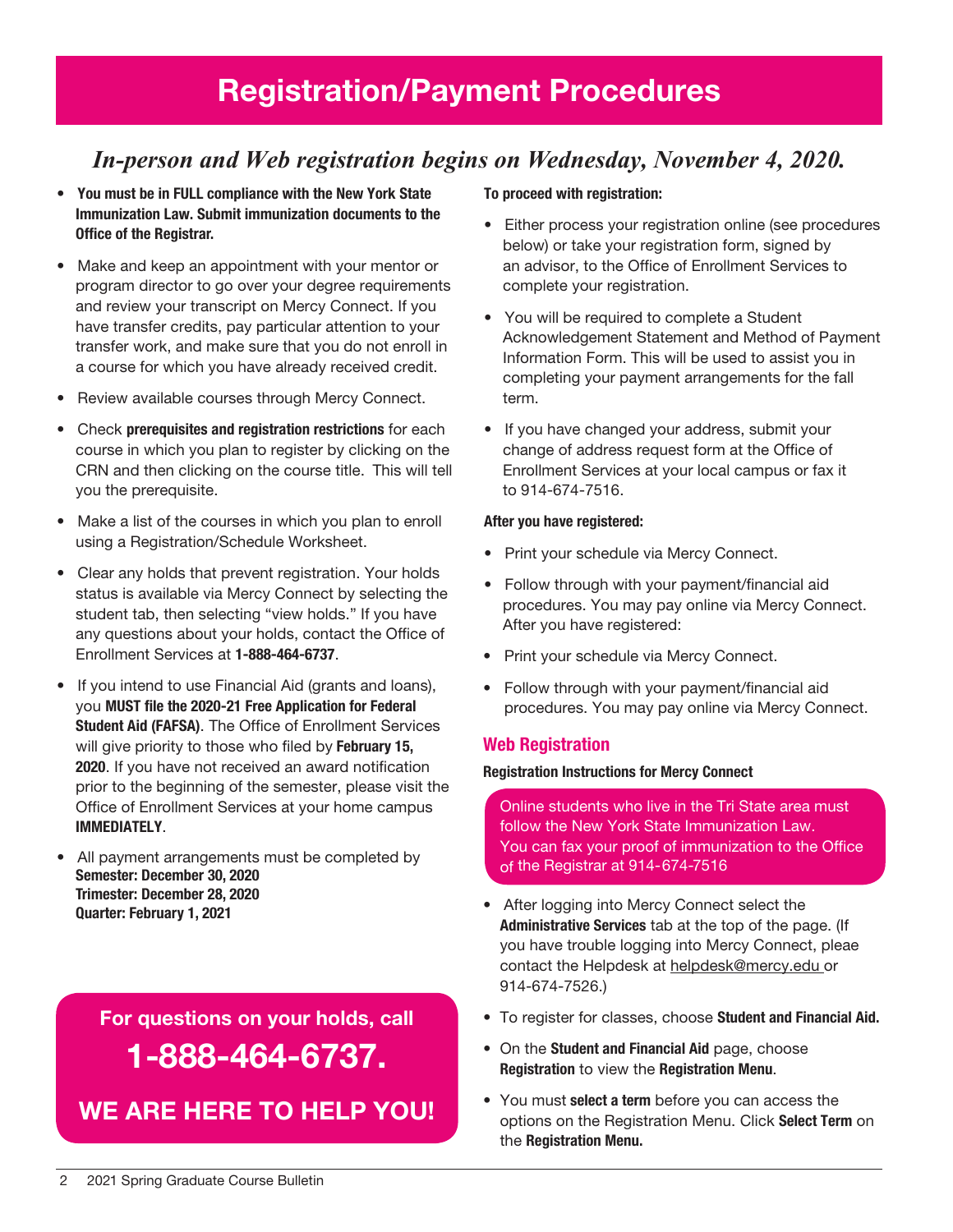- Spring 2021 Trimester (OT & PT)
- Spring 2021 Quarter (Accounting, Health Service Mgmt., Human Resources, Internet Business, MBA)
- Spring 2021 Semester for all other programs

Highlight the term, and click the Submit Term button. This will return you to the Registration Menu.

- The first time you select add or drop classes for a term you will be required to complete a Student Acknowledgement Statement and Method of Payment Information Form. This information will be used to assist you in completing your payment arrangements for the spring term.
- If you want to search for classes, click the Class Search button at the bottom of the page. This brings you to the Look Up Classes page. On this page, you can search for classes using specific criteria. You must select the subject name and any other criteria you wish to specify (course number, campus, etc.) however only the subject name is required. After selecting the criteria, click Class Search.
- On the Look Up Classes page, a listing of classes fitting the criteria you specified will appear. Class information, such as dates, days, time, campus, and seats available will appear for each class listing. If you wish to register for a class, check the box in front of the CRN and click Register. If there is a C in the box, the class is closed. If there is an X in the box it has been cancelled. If you are on hold you will not be able to check any boxes.
- If you do not have to look up classes because you already know the Course Reference Number (CRN) choose Add or Drop Classes from the Registration Menu. Then enter the CRNs in the boxes (one CRN per box). After entering the CRNs click the Submit Changes button. (If you receive an error message on the Add/Drop Classes page, check your schedule of

classes or contact your advisor.)

- To Drop a Class In the second column, 'Action' there is a window with a down arrow. Click on the arrow and a message should appear indicating 'Web Drop'. Click this and then at the bottom of the form click on 'Submit Changes'. If the message (web drop) does not appear in the window the period for dropping through the web is over and you should contact your advisor. Please see Withdrawals and Refunds.
- You can view your schedule by clicking **Detail** Schedule on the Registration Menu. To get to the Registration Menu, click the menu icon on the toolbar located in the top right corner of the page. If you want to print your class schedule, click the printer icon on your web browser's toolbar.

Before you logout, click on Account Summary from the Student Account menu under Student and Financial Aid. Make sure you have made the necessary arrangements to cover your tuition using grants, loans, payment plan, etc.

#### We are here to help you:

Graduate Advising: contact your mentor or program director

Registration Holds: Student Services Support Center at 1-888-464-6737

Financial Aid: Student Services Support Center at 1-888-464-6737

Graduate Academic holds: contact your School Dean

Computer helpdesk: helpdesk@mercy.edu or 914-674-7526

| <b>Subject, Course #, Title</b> | <b>CRN Number</b> | <b>Credit</b> | <b>Day</b> | <b>Time</b> |
|---------------------------------|-------------------|---------------|------------|-------------|
|                                 |                   |               |            |             |
|                                 |                   |               |            |             |
|                                 |                   |               |            |             |
|                                 |                   |               |            |             |
|                                 |                   |               |            |             |
|                                 |                   |               |            |             |
|                                 |                   |               |            |             |
|                                 |                   |               |            |             |

#### Registration/Schedule Worksheet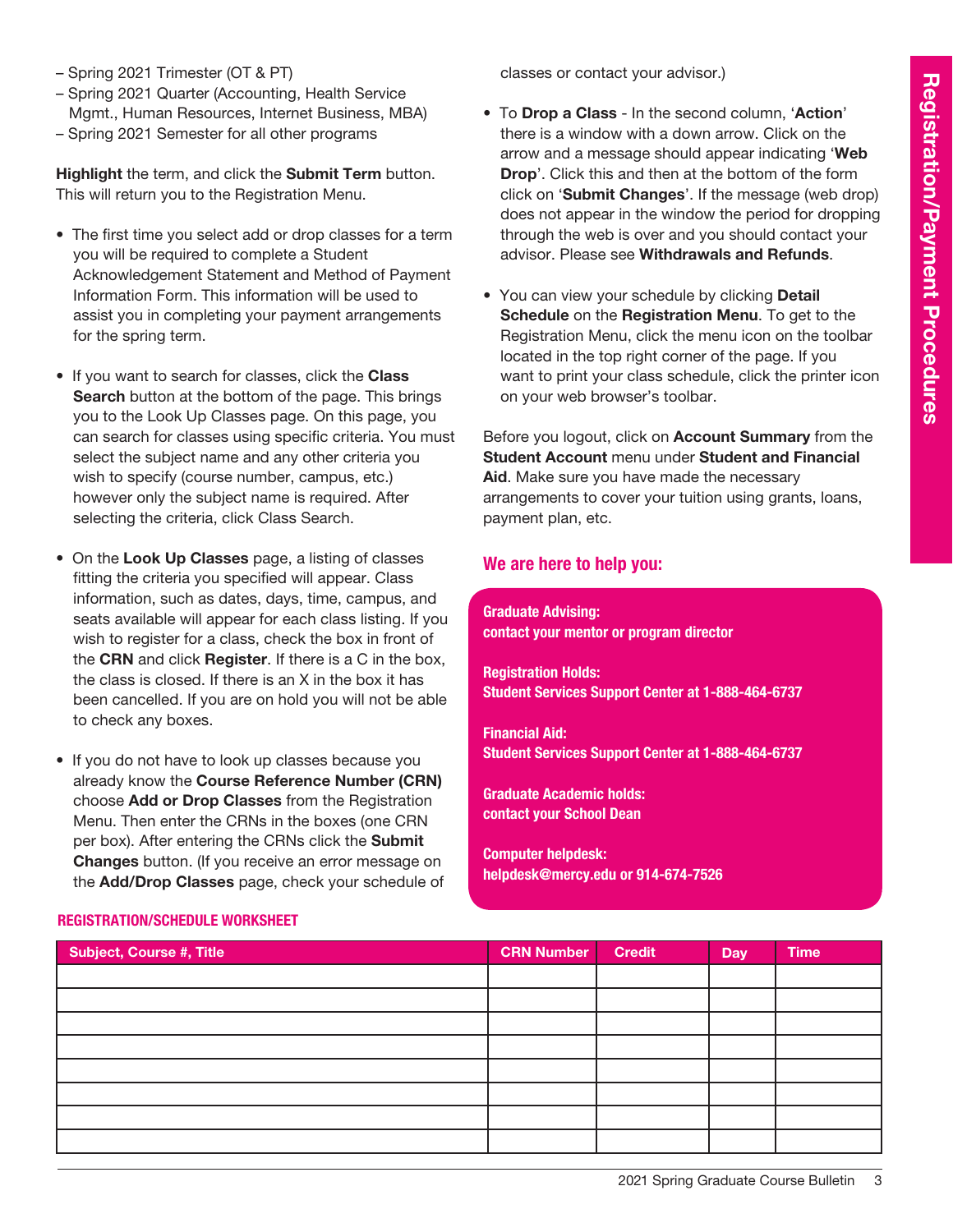# Mercy Connect Guide for Payment and Financial Aid



## ...your gateway to the **Mercy College community**

## OBTAINING YOUR MERCY COLLEGE CONNECT ACCOUNT

- 1. Navigate to http://connect.mercy.edu
- 2. Click on "Get your Username and Password" on the left
- **3.** Enter the required information, and click SUBMIT.
- 4. This will provide you with your Username and PIN number for Mercy Connect and Blackboard, the College's online course system

#### ACCESSING YOUR STUDENT ACCOUNT

- 1. Go to http://connect.mercy.edu
- 2. Click on "Get your Username and Password" on the left
- **3.** Click on the Academic Services tab at the right side of the page
- 4. Select Administrative Services
- 5. Select Student & Financial Aid
- 6. Click on "Student Account"
- 7. Select Term to review current charges and financial aid package

#### Mercy College homepage to obtain entrance/exit counseling:

- 1. Go to Mercy College Homepage at www.mercy.edu
- 2. Go to Admissions & Financial Aid
- **3.** Click Get Financial Aid
- 4. Scroll to the bottom and Click Financial Aid Forms
- 5. Select the respective links for Entrance or Exit Counseling

#### Cancellation and Schedule Change Policy

The College reserves the right to revise, change schedule or cancel any course whenever considered necessary or desirable. Course cancellation information is posted in Mercy Connect. Students are also notified via Mercy Connect e-mail.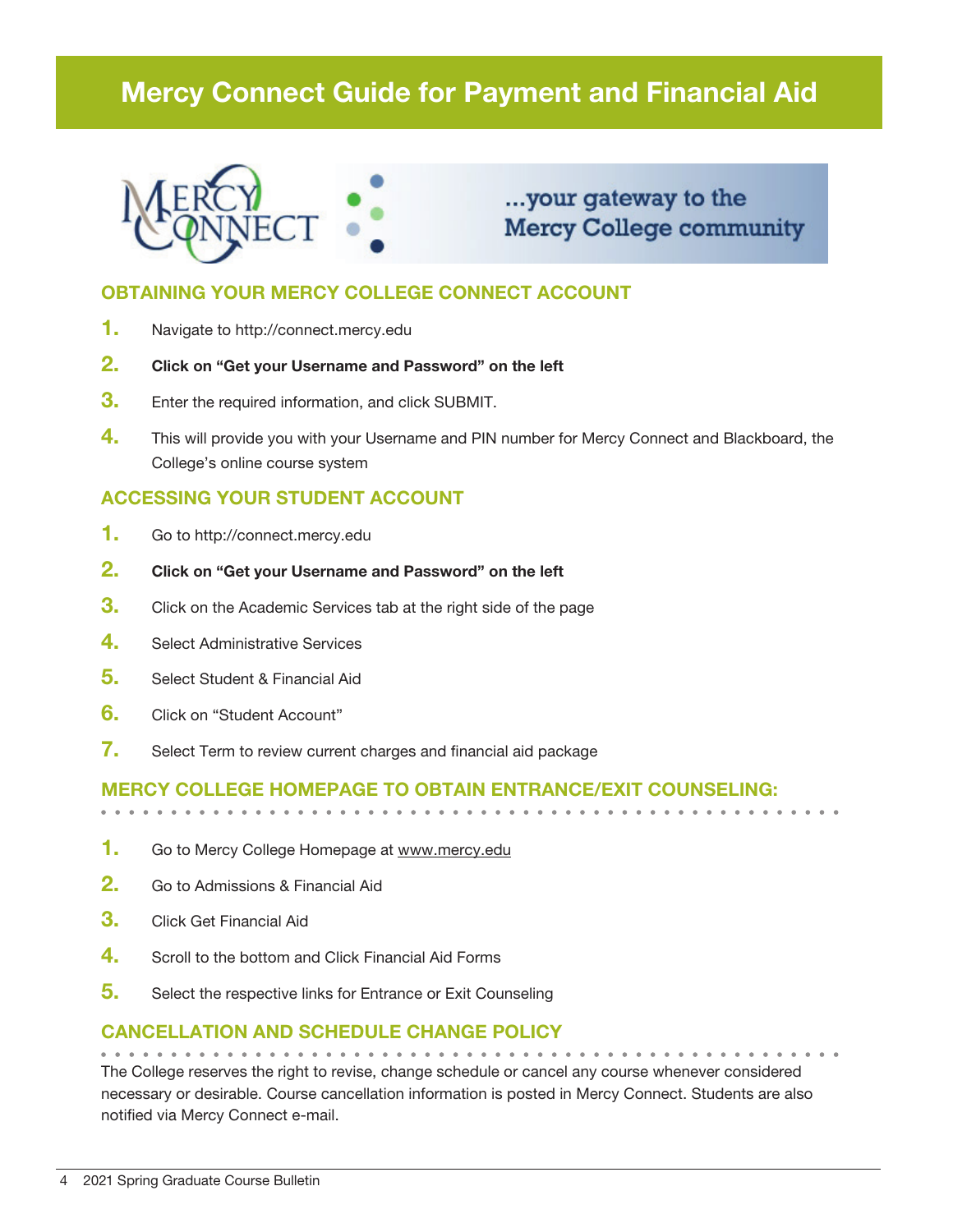# Spring 2021 Graduate Academic Calendar

All terms follow the schedule for observed Federal holidays, as outlined in the term A schedule.

#### TERM A (15 Week Semester) Wednesday, January 20 – Tuesday, May 11

*Communication Disorders, Computer Science, Cybersecurity, Counseling, Education, English Literature, Marriage and Family Therapy, Mental Health Counseling, Nursing, Physician Assistant, Psychology, School Psychology, All Education Programs* 

| Martin Luther King, Jr. Day: College Holiday                      |
|-------------------------------------------------------------------|
| Spring Term A Begins                                              |
| Last Date for Registration and Change of Program                  |
| Presidents' Day: College Holiday                                  |
| Faculty Seminar Day: Only Classes Beginning at or after 4 PM Meet |
| Last Day for Course Withdrawal with a "W"                         |
| Spring Term A ends                                                |
| Commencement Day One (To Be Determined)                           |
| Commencement Day Two (To Be Determined)                           |
| College Holiday                                                   |
| Memorial Day: College Holiday                                     |
|                                                                   |

#### TERM R (15 Week Trimester) Friday, January 15 – Sunday, April 25

*Occupational Therapy, Physical Therapy*

| Friday, January 15   | Spring Term R Begins                                              |
|----------------------|-------------------------------------------------------------------|
| Monday, January 18   | Martin Luther King, Jr. Day: College Holiday                      |
| Thursday, January 21 | Last Day for Registration and Change of Program                   |
| Monday, February 15  | Presidents' Day: College Holiday                                  |
| Tuesday, March 9     | Faculty Seminar Day: Only Classes Beginning at or after 4 PM Meet |
| Thursday March 11    | Last Day for Course Withdrawal with a "W"                         |
| Sunday, April 25     | Spring Term R Ends                                                |

#### TERM Q (10 WEEK QUARTERS) Monday, February 22 - Sunday, May 9

*Business Administration, Business Analytics, Health Services Management, Human Resource Management, Organizational Leadership, Public Accounting*

| Monday, February 22   | Spring Term Q Begins                                              |
|-----------------------|-------------------------------------------------------------------|
| Saturday, February 27 | Last Day for Registration and Change of Program                   |
| Tuesday, March 9      | Faculty Seminar Day: Only Classes Beginning at or after 4 PM Meet |
| Saturday, April 3     | Last Day for Course Withdrawal with a "W"                         |
| Sunday, May 9         | Spring Term Q Ends                                                |

#### TERMS V & X – (6 Saturdays) Saturday, January 30 – Saturday, April 24

#### *Education*

- V 1/30; 2/13; 2/27; 3/13; 4/3; 4/17
- X 2/6; 2/20; 3/6; 3/20; 4/10; 4/24

\*See refund table on page 8 for financial liability.

THE COLLEGE RESERVES THE RIGHT TO EXTEND ANY TERM IN THE EVENT OF CLASS CANCELLATIONS DUE TO WEATHER AND/OR OTHER EMERGENCY.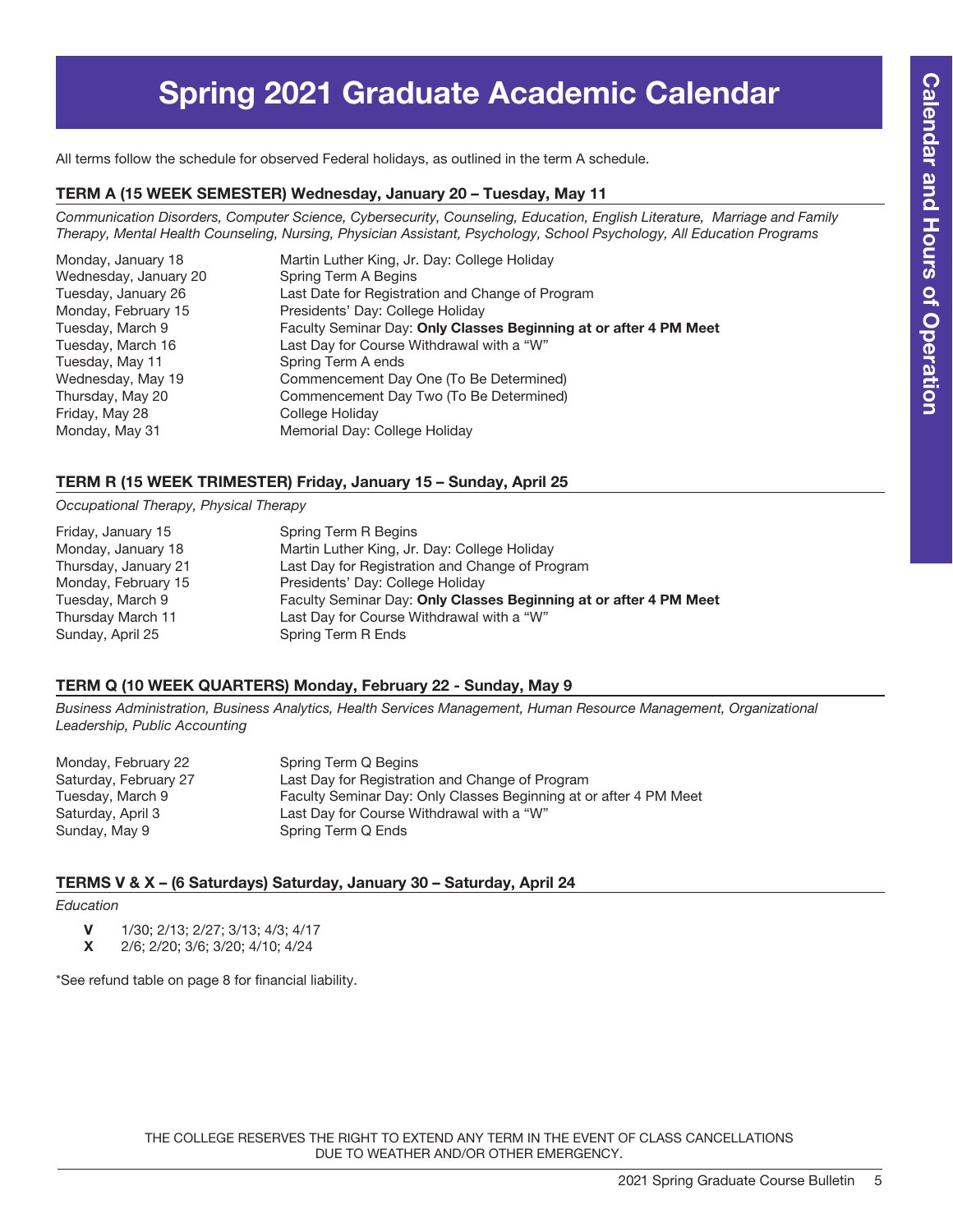| <b>HOURS OF OPERATION</b> |                   |             |                            |  |  |
|---------------------------|-------------------|-------------|----------------------------|--|--|
|                           |                   |             |                            |  |  |
|                           | <b>Admissions</b> | <b>PACT</b> | <b>Enrollment Services</b> |  |  |

| <b>Dobbs Ferry</b> |                     |                     |                     |
|--------------------|---------------------|---------------------|---------------------|
| Monday             | $9:00$ am - 7:00 pm | $8:30$ am - 7:00 pm | $9:00$ am - 7:00 pm |
| Tuesday            | $9:00$ am - 7:00 pm | $8:30$ am - 7:00 pm | $9:00$ am - 7:00 pm |
| Wednesday          | $9:00$ am - 7:00 pm | $8:30$ am - 7:00 pm | $9:00$ am - 7:00 pm |
| Thursdav           | $9:00$ am - 7:00 pm | $8:30$ am - 7:00 pm | $9:00$ am - 7:00 pm |
| Friday             | $9:00$ am - 5:00 pm | $9:00$ am - 5:00 pm | $9:00$ am - 5:00 pm |

| <b>Bronx</b> |                     |                     |                     |
|--------------|---------------------|---------------------|---------------------|
| Monday       | $9:00$ am - 7:00 pm | $9:00$ am - 7:00 pm | $9:00$ am - 7:00 pm |
| Tuesday      | $9:00$ am - 7:00 pm | $9:00$ am - 7:00 pm | $9:00$ am - 7:00 pm |
| Wednesday    | $9:00$ am - 7:00 pm | $9:00$ am - 7:00 pm | $9:00$ am - 7:00 pm |
| Thursday     | $9:00$ am - 7:00 pm | $9:00$ am - 7:00 pm | $9:00$ am - 7:00 pm |
| Friday       | $9:00$ am - 5:00 pm | $9:00$ am - 5:00 pm | $9:00$ am - 5:00 pm |

| <b>Manhattan</b> |                     |                     |                     |
|------------------|---------------------|---------------------|---------------------|
| Monday           | $9:00$ am - 7:00 pm | $9:00$ am - 7:00 pm | $9:00$ am - 7:00 pm |
| Tuesday          | $9:00$ am - 7:00 pm | $9:00$ am - 7:00 pm | $9:00$ am - 7:00 pm |
| Wednesday        | $9:00$ am - 7:00 pm | $9:00$ am - 7:00 pm | $9:00$ am - 7:00 pm |
| Thursday         | $9:00$ am - 7:00 pm | $9:00$ am - 7:00 pm | $9:00$ am - 7:00 pm |
| Friday           | $9:00$ am - 5:00 pm | $9:00$ am - 5:00 pm | 9:00 am - 5:00 pm   |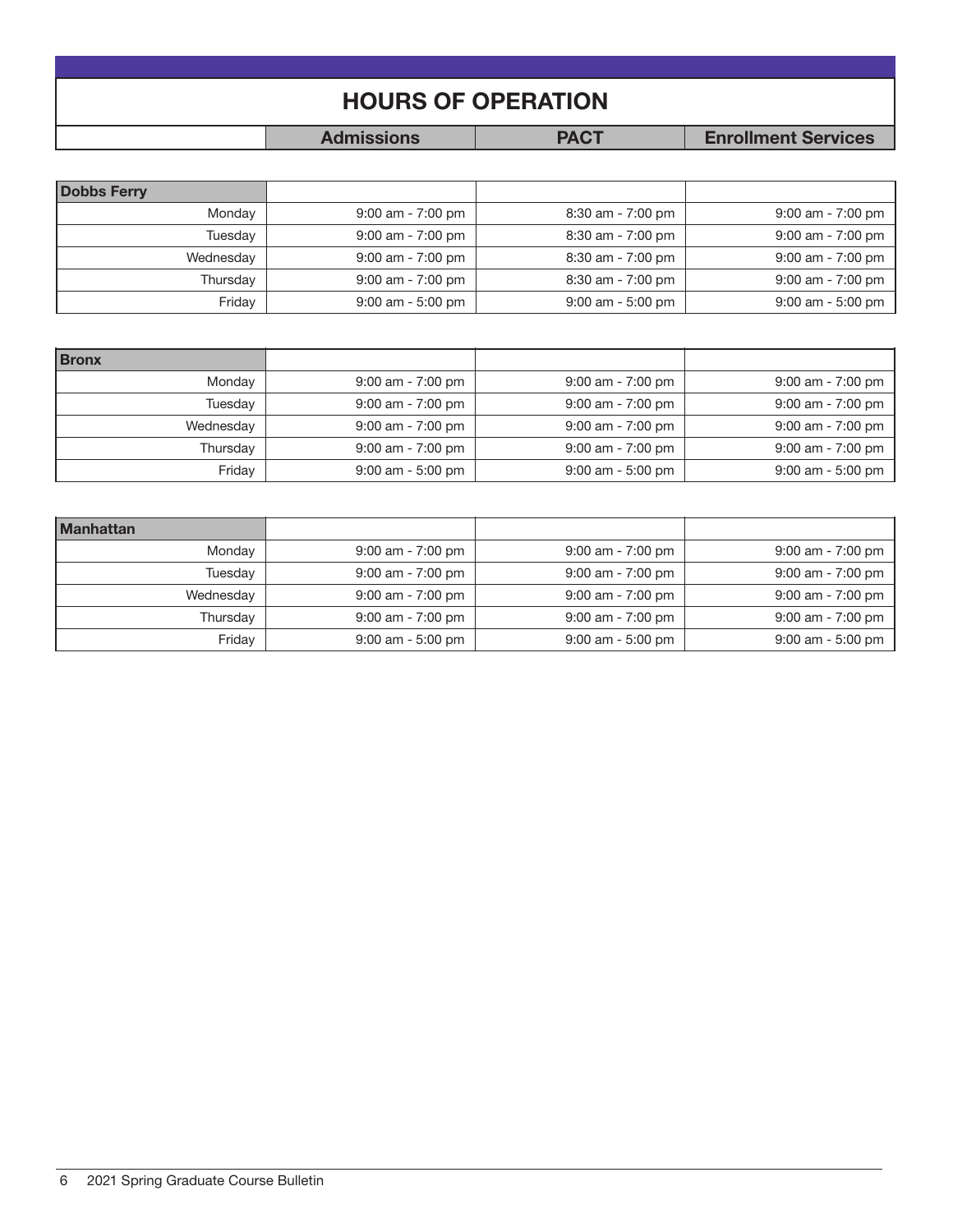# General Information

#### Non-Degree Seeking Students

Non-Degree Seeking Students (Non-Matriculating) Students who wish to enroll in courses for college credit on a non-matriculating (non-degree) basis may register for those courses without making a formal application for admission to Mercy College. However, all nonmatriculating students must meet with an admissions counselor to complete a non-degree form and to have the desired courses approved.

#### Non-matriculated students are not eligible for Federal,

State or Institutional Financial Aid. For payment options or assistance with financial aid requirements, an appointment with a Enrollment Services Staff member is recommended. You are welcome to the Office of Enrollment Services at any of our four campus locations or may phone the Office of Admissions to become a matriculated student at 877-MERCY-GO.

#### Financial Assistance

The Office of Enrollment Services communicates with students both via Mercy Connect and via US Mail. Requests for required documentation and financial aid award package notifications are sent as both a targeted email message, and via US Mail. To expedite processes, students are encouraged to login to Mercy Connect weekly to check for these messages. Directions for using Mercy Connect are available in the Mercy Connect Section of this bulletin. Additionally, you are welcome to visit one of our campus Office of Enrollment Services if you need personalized assistance. Finally, you may also contact us by telephone:

| <b>Athletic Scholarships</b>           | 914-674-7566 |                 |
|----------------------------------------|--------------|-----------------|
| Academic Scholarships 888-464-6737     |              |                 |
| <b>Account or Financial Aid status</b> |              | .1-888-464-6737 |

#### Withdrawals and Refunds

Students wishing to withdraw from courses for which they have registered MUST file an official withdrawal. Ceasing to attend classes does not constitute an official withdrawal. If you do not officially withdraw it will result in the issuance of a grade of "FW" which will be calculated into the student's GPA as an "F" and may result in dismissal. In addition this status will be reported to the Office of Enrollment Services and may result in a reevaluation and possibly a reduction of financial aid funds. Notification to the instructor or to any other office does not constitute an official withdrawal. An official withdrawal may be processed in person at any Enrollment Services Office, or via Mercy Connect.

Withdrawal from class(es) does not necessarily entitle a student to a refund of tuition and fees paid, or to a reversal of tuition charged. Refunds will be made in accordance with the refund schedule. The date of withdrawal will be the date the official withdrawal form is entered into the computer, not the last date of class attendance. Students who receive financial aid should contact a Enrollment Services counselor.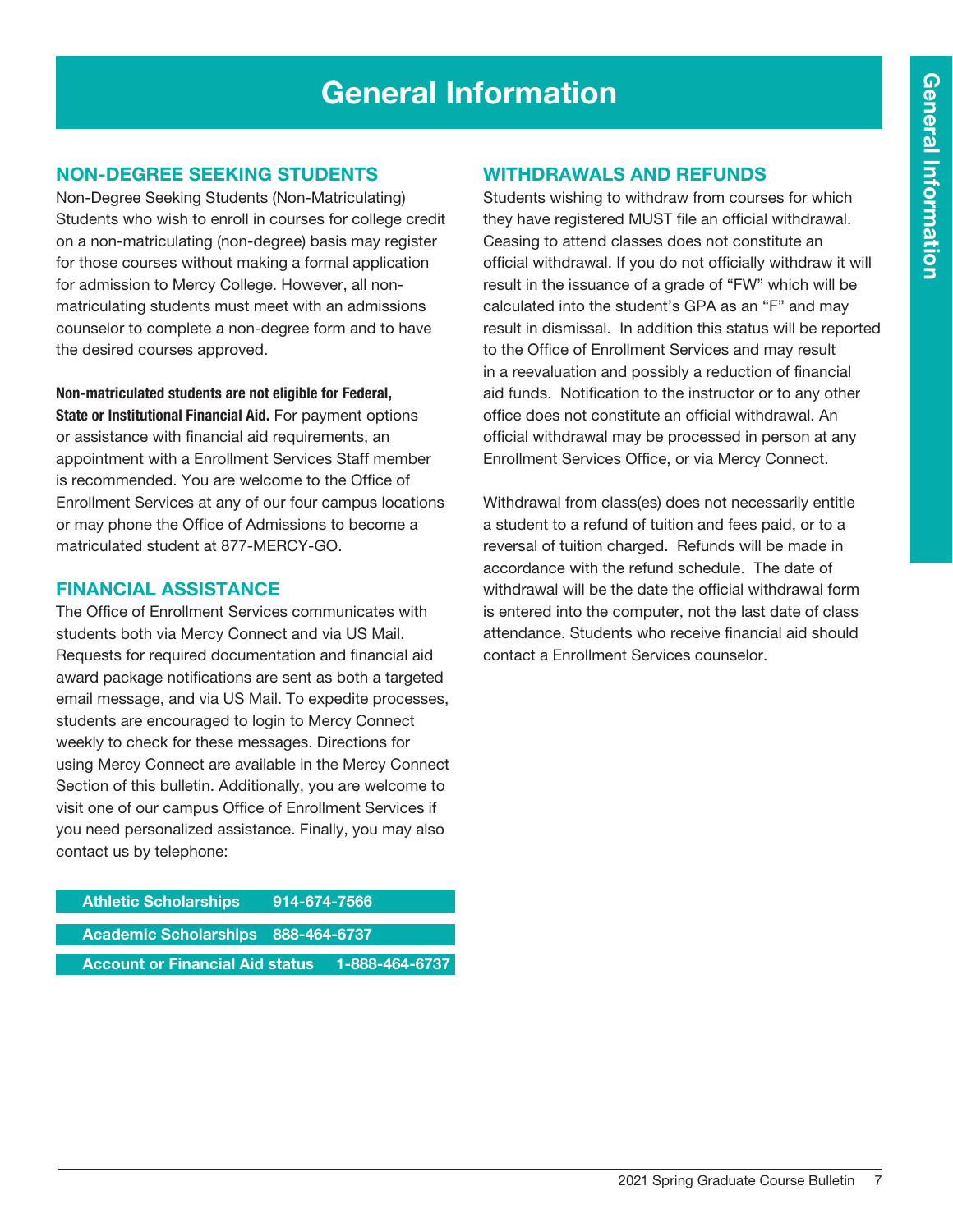## Refund Schedule with Official Withdrawal

(Dates indicate the last day on which the official withdrawal may be processed)

#### GRADUATE PROGRAMS

|               | 100%              | 80%    | 50%    | 0%            |
|---------------|-------------------|--------|--------|---------------|
| <b>TERM A</b> | Jan 26            | Feb 02 | Feb 09 | Feb 10        |
| <b>TERM B</b> | Jan 26            | Feb 02 |        | Feb 03        |
| <b>TERM C</b> | Mar 23            | Mar 30 |        | Mar 31        |
| <b>TERM R</b> | Jan 21            | Jan 28 |        | Jan 29        |
| <b>TERM Q</b> | Feb <sub>27</sub> | Mar 05 |        | <b>Mar 06</b> |
| <b>TERM V</b> | Jan 30            |        |        | Jan 31        |
| <b>TERM X</b> | Feb 06            |        |        | Feb 07        |

Students that withdraw during any part of the refund period and have deferred payment via third party (whether financial aid, employer, etc) arrangements will be responsible for all tuition and related fees regardless if eligibility of such arrangements for disbursement and/or payment have been established prior to withdrawal.

Credit granted for tuition charged to American Express, Discover, MasterCard or VISA will be credited to the student's Mercy College account.

Refunds will be granted only for credit that appears on the student's account. The processing of refunds from loans, financial aid award, or other third party reimbursement cannot begin prior to the time the College certifies eligibility and/or receives and posts the funds to the student's account. Refund checks are made payable to the student and mailed to the student's home address.

Refunds resulting from a Parent Plus Loan will be made payable to the parent and mail to the parent's address on record.

## Payment Policy and Procedures for all Students

. . . . . . . . . . . . .

To best serve your financial needs as a student at Mercy College, it is important to familiarize yourself with the College's payment policy. The following is a brief summary of those policies, for further information please refer to our web site or call 1-888-464-6737.

Acceptable payment arrangements must be made three weeks before the first day of each term. Acceptable payment arrangements include payment in full or approved financial aid and a payment plan covering the balance in full. Students who have not made satisfactory payment arrangements will incur monthly late fees, and will have registration/transcript holds placed on their accounts. Prior balances must be paid in full.

## Acceptable Payment Arrangements include:

- Checks and credit cards (American Express, Discover, MasterCard, VISA)
- Official Scholarship Notification
- Company Reimbursement Written authorization on company letterhead, signed by a supervisor, specifying that payment will be made directly to Mercy College
- Employee Reimbursement Tuition Reimbursement Agreement must be signed
- Approved Financial Aid grants and loans
- Payment Plan Agreements Interest-Free Monthly Payment Option Plan
- Tuition Management Systems apply at: mercy.afford.com or 1-800-722-4867
- Mercy College Payment Plan apply at: mercy.afford.com
- *Note: Students eligible for the maximum amount of financial aid and grants are still responsible for the difference between tuition and fee charges and full grant eligibility.*

*A payment plan or supplemental private loan may be required to cover the balance due.*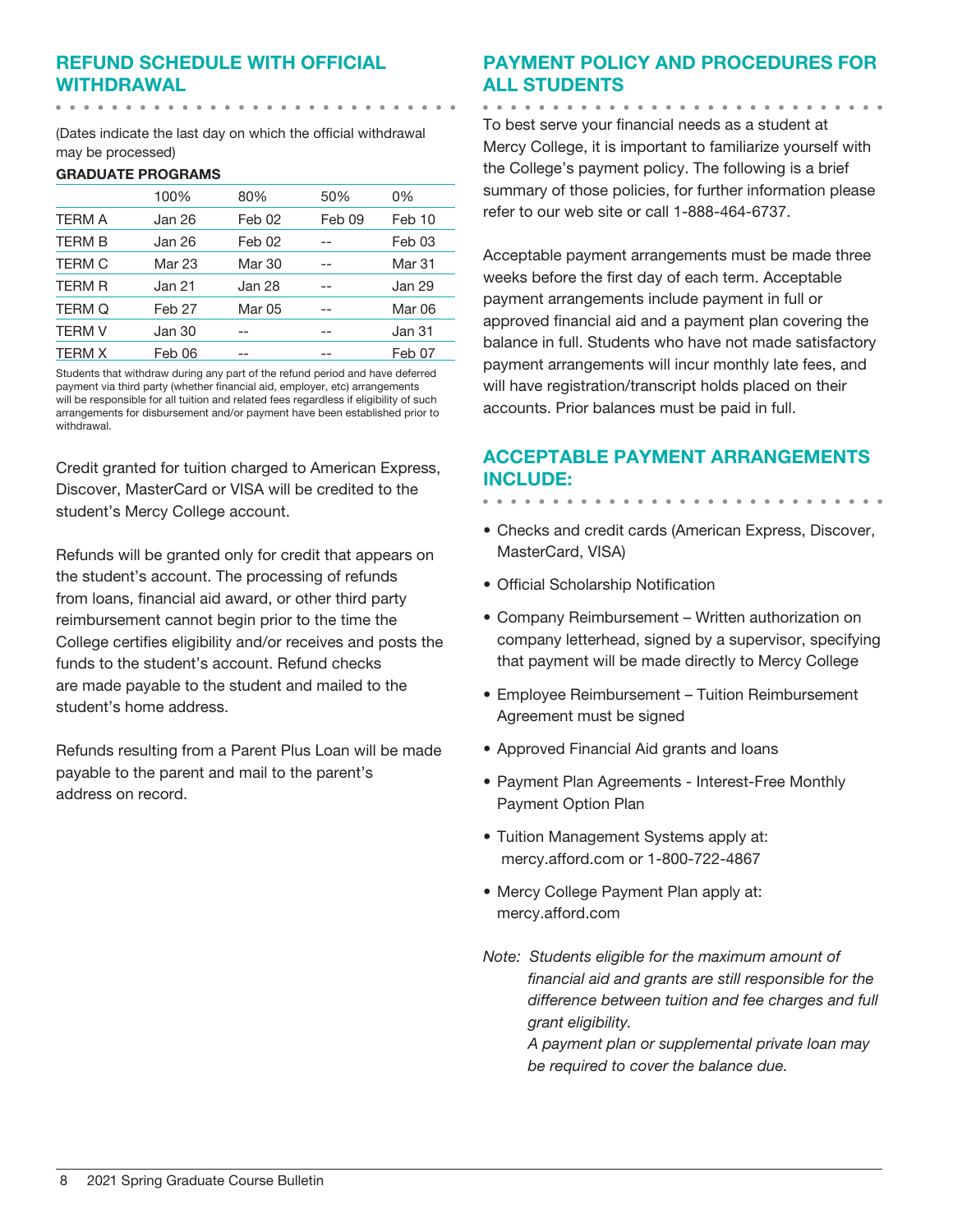# Tuition and Fees for Summer 2020 - Fall 2020 - Spring 2021

| <b>Undergraduate Tuition</b>                               | Full time (12 credits or more)                                                          |            | \$9,789.00       | per term                 |
|------------------------------------------------------------|-----------------------------------------------------------------------------------------|------------|------------------|--------------------------|
|                                                            | Part time (less than 12 credits)                                                        | \$         | 823.00           | per credit               |
| <b>Undergraduate Registration Fee</b>                      | 12 credits or more                                                                      | \$         | 400.00           | per term                 |
|                                                            | Less than 12 credits                                                                    | \$         | 200.00           | per term                 |
| <b>Undergraduate Program Fees</b>                          | Business Honors Program: One-time fee                                                   |            | 300.00           | 1st term                 |
| (Fall and Spring Terms Only)                               | Computer Arts & Technology: greater than 6 credits                                      | \$\$\$\$\$ | 800.00           | per term                 |
|                                                            | Computer Arts & Technology: 6 credits or less                                           |            | 400.00           | per term                 |
|                                                            | <b>Computer Science</b>                                                                 |            | 75.00            | per term                 |
|                                                            | Cybersecurity                                                                           |            | 75.00            | per term                 |
|                                                            | <b>Information Systems</b>                                                              | \$         | 75.00            | per term                 |
|                                                            | Media Studies: greater than 6 credits                                                   |            | 150.00           | per term                 |
|                                                            | Media Studies: 6 credits or less                                                        | \$         | 75.00            | per term                 |
|                                                            | Music Industry & Technology: greater than 6 credits                                     |            | 700.00           | per term                 |
|                                                            | Music Industry & Technology: 6 credits or less                                          | \$         | 350.00           | per term                 |
|                                                            | Nursing Program: 1st year students                                                      | \$         | 800.00           | per term                 |
|                                                            | Nursing Program: 2nd year students                                                      | \$         | 1,500.00         | per term                 |
|                                                            | Nursing Program: 3rd year students                                                      | \$         | 1,500.00         | per term                 |
|                                                            | Nursing Program: 4th year students                                                      | \$         | 1,500.00         | per term                 |
|                                                            | RN to BSN Program                                                                       | \$         | 62.50            | per term                 |
|                                                            | Clinical Lab Science: 4th year students                                                 | \$         | 300.00           | per term                 |
| <b>Fully Online RN to BSN Program</b>                      | Tuition per credit                                                                      | \$         | 452.00           | per credit               |
|                                                            | Registration Fee - 12 credits or more                                                   |            | 400.00           | per term                 |
|                                                            | Registration Fee - Less than 12 credits                                                 | \$         | 200.00           | per term                 |
|                                                            | RN to BSN Program                                                                       | \$         | 62.50            | per term                 |
| <b>ASDBS - 2nd Degree Nursing</b>                          | Nursing - 2nd Degree ASDBS                                                              |            | \$1,500.00       | per term                 |
| (Fall, Spring and Summer Terms)<br><b>Graduate Tuition</b> | <b>Business Administration</b>                                                          |            | 948.00           |                          |
|                                                            | <b>Business Analytics</b>                                                               | \$<br>\$   | 948.00           | per credit<br>per credit |
|                                                            | <b>Communication Disorders</b>                                                          | \$         | 1,020.00         | per credit               |
|                                                            | <b>Computer Science</b>                                                                 | \$         | 927.00           | per credit               |
|                                                            | Counseling                                                                              | \$         | 927.00           | per credit               |
|                                                            | Cybersecurity                                                                           |            | 948.00           | per credit               |
|                                                            | Education                                                                               | \$         | 927.00           | per credit               |
|                                                            | English Literature                                                                      |            | 927.00           | per credit               |
|                                                            | <b>Family Nurse Practitioner</b>                                                        | \$         | 927.00           | per credit               |
|                                                            | <b>Health Services Management</b>                                                       |            | 927.00           | per credit               |
|                                                            | Human Resource Management                                                               | \$\$\$\$   | 948.00           | per credit               |
|                                                            | Marriage & Family Therapy                                                               |            | 927.00           | per credit               |
|                                                            | Mental Health Counseling                                                                |            | 927.00           | per credit               |
|                                                            | Nursing                                                                                 | \$         | 927.00           | per credit               |
|                                                            | Occupational Therapy                                                                    | \$         | 1,020.00         | per credit               |
|                                                            | Organizational Leadership                                                               | \$         | 948.00           | per credit               |
|                                                            | <b>Physical Therapy</b>                                                                 | \$         | 1,020.00         | per credit               |
|                                                            | <b>Physician Assistant Studies</b>                                                      | \$         | 1,065.00         | per credit               |
|                                                            | Psychology                                                                              | \$         | 927.00           | per credit               |
|                                                            | <b>Public Accounting</b>                                                                | \$         | 948.00           | per credit               |
|                                                            | <b>Public Administration</b>                                                            | \$         | 927.00           | per credit               |
|                                                            | School Building Leadership                                                              | \$         | 927.00           | per credit               |
|                                                            | School District Leader                                                                  | \$         |                  | 927.00 per credit        |
|                                                            | School Psychology                                                                       |            |                  | 927.00 per credit        |
|                                                            | Web Strategy and Design                                                                 | \$         | 948.00           | per credit               |
| <b>Graduate Registration Fee</b>                           | 12 credits or more                                                                      | \$         | 400.00           | per term                 |
|                                                            | Less than 12 credits                                                                    | \$         | 200.00           | per term                 |
| <b>Graduate Fees</b>                                       | <b>Graduate Nursing</b>                                                                 | \$         | 325.00           | per term                 |
|                                                            | Physician Assistant - 1st year students                                                 | \$         | 300.00           | per term                 |
|                                                            | Physician Assistant - Final program year                                                | \$         | 275.00           | per term                 |
|                                                            | <b>Physical Therapy</b>                                                                 | \$         | 150.00           | per term                 |
|                                                            | Occupational Therapy - 1st year students                                                | \$         | 330.00           | per term                 |
|                                                            | Occupational Therapy - 2nd year students<br>Communication Disorders - 1st year students | \$<br>\$   | 200.00<br>225.00 | per term<br>per term     |
| <b>Transcript Fee</b>                                      | <b>Official Transcript</b>                                                              |            | Free             |                          |
|                                                            | <b>Unofficial Transcript</b>                                                            | \$         | 5.00             | per copy                 |
| <b>International Student Fee</b>                           | First Time Enrolled Fee                                                                 | \$         | 450.00           | per program              |
| <b>Application Fee</b>                                     | Undergraduate                                                                           | \$         | 40.00            |                          |
|                                                            | Graduate                                                                                | \$         | 40.00            |                          |
|                                                            | Graduate-OT/PT/OM Programs                                                              | \$         | 62.00            |                          |
| <b>Audit Fee</b>                                           |                                                                                         |            | 50% of tuition   |                          |
| <b>Late Payment Fee</b>                                    | For each late payment                                                                   | \$         | 100.00           | each                     |
| <b>Late Registration Fee</b>                               |                                                                                         | \$         | 100.00           | each                     |
| <b>Returned Check Fee</b>                                  |                                                                                         | \$         | 20.00            | each                     |

#### All fees are non-refundable and subject to change without prior notice.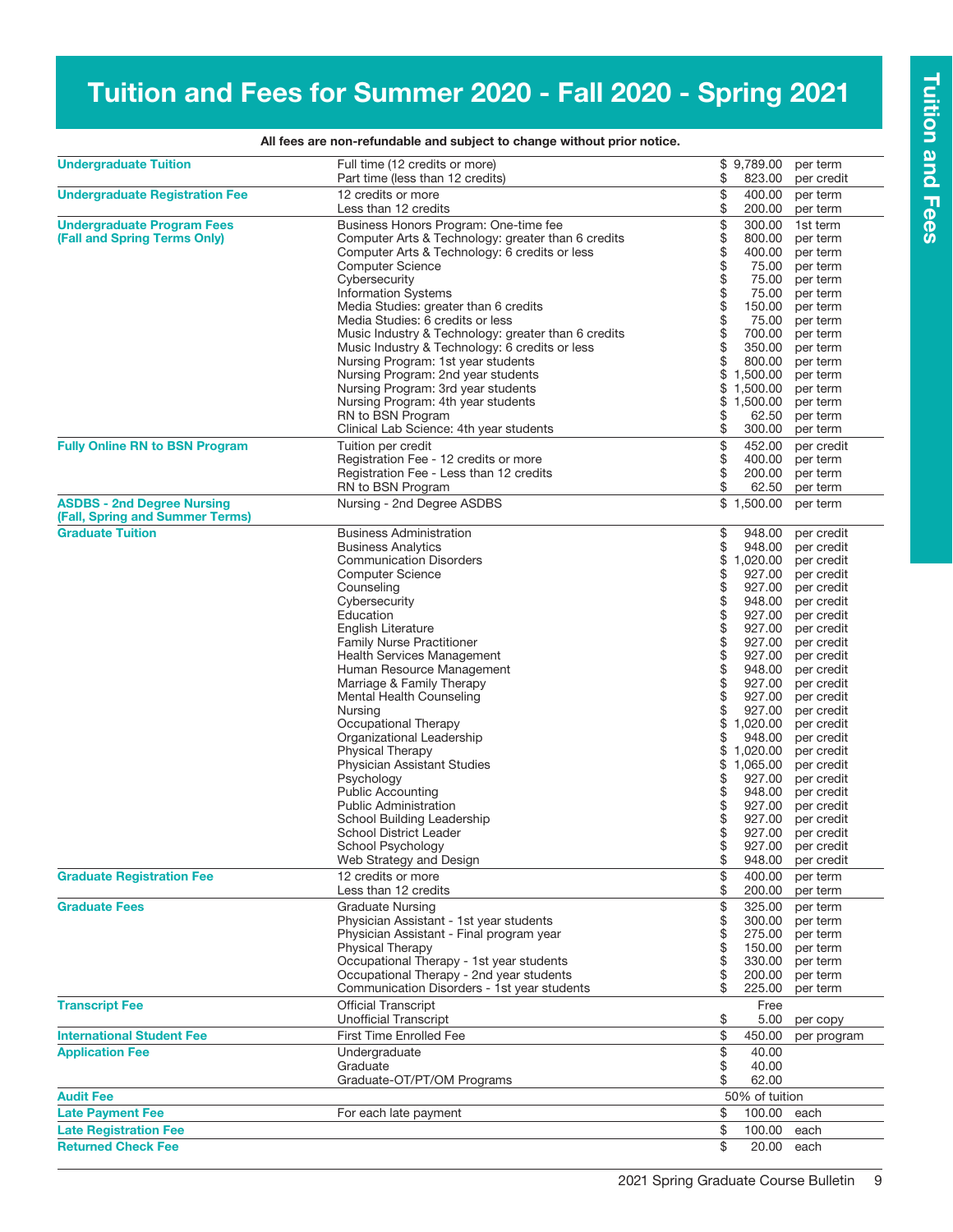# Course Fees for Summer 2020 - Fall 2020 - Spring 2021

|                      | <b>Undergraduate Fees</b> |                                          |             |
|----------------------|---------------------------|------------------------------------------|-------------|
|                      | <b>Course</b>             | <b>Title</b>                             | Fee         |
|                      | ACCT 261                  | Computer App for Accountants             | \$85.00     |
|                      | <b>BIOL 275</b>           | Cell Biology                             | \$150.00    |
|                      | <b>BIOL 370</b>           | Biology Research I                       | \$150.00    |
|                      | <b>BIOL 355</b>           | Molecular Biology of the Cell            | \$150.00    |
|                      | <b>BIOL 360</b>           | Genetics                                 | \$150.00    |
|                      | <b>BIOL 366</b>           | Developmental Biology                    | \$150.00    |
|                      |                           |                                          |             |
|                      | BIOL 130A                 | Hum Anatomy & Physio I Lab               | \$80.00     |
|                      | BIOL 131A                 | Hum Anatomy & Physio II Lab              | \$<br>80.00 |
|                      | BIOL 160A                 | General Biology I Lab                    | \$<br>80.00 |
|                      | <b>BIOL 161A</b>          | General Biology II Lab                   | \$<br>80.00 |
|                      | <b>BIOL 244</b>           | Microbiome                               | \$150.00    |
|                      | <b>BIOL 265A</b>          | Microbiology Lab                         | \$150.00    |
|                      | <b>BIOL 252</b>           | <b>Plant Biology</b>                     | \$80.00     |
|                      | <b>BIOL 440</b>           | <b>Advanced Research</b>                 | \$150.00    |
|                      | <b>BIOL 424</b>           | Neurobiology                             | \$150.00    |
|                      | <b>BIOL 460</b>           | Capstone Research in Biology             | \$150.00    |
|                      | <b>CHEM 354</b>           | Biochemistry                             | \$150.00    |
|                      | CHEM 160A                 | General Chemistry I Lab                  | \$<br>80.00 |
|                      | CHEM 161A                 | General Chemistry II Lab                 | \$<br>80.00 |
|                      | CHEM 260A                 | Organic Chemistry I Lab                  | \$<br>80.00 |
|                      | CHEM 261A                 | Organic Chemistry II Lab                 | 80.00<br>\$ |
|                      | CLSC 410A                 | Hematology Lab                           | \$<br>80.00 |
|                      |                           |                                          | \$          |
|                      | CLSC 415A                 | Diagnostic Microbiology I Lab            | 80.00       |
|                      | CLSC 420A                 | Clinical Chemistry I Lab                 | \$<br>80.00 |
|                      | <b>CLSC 430A</b>          | Immunohematology I Lab                   | \$80.00     |
|                      | <b>CMDS 498</b>           | <b>Clinical Process III</b>              | \$105.00    |
|                      | <b>EXSC 460</b>           | <b>Exercise Physiology</b>               | \$125.00    |
|                      | <b>EXSC 490</b>           | <b>Exercise Testing and Prescription</b> | \$125.00    |
|                      | <b>EXSC 493</b>           | Resources for the Exercise Physiologist  | \$350.00    |
|                      | HLCS 303A                 | Hum Anatomy w/Cadaver Lab                | \$375.00    |
|                      | <b>HLSC 410</b>           | Applied Neurosci/Rehab Prof              | \$200.00    |
|                      | <b>LAWS 220</b>           | Art of Legal Reasoning                   | \$105.00    |
|                      | LAWS/POLS 361             | <b>Constitutional Law Policy</b>         | \$105.00    |
|                      | <b>MATH 115</b>           | Math for Liberal Arts                    | \$110.00    |
|                      | <b>MATH 116</b>           | College Algebra                          | \$110.00    |
|                      | <b>MGMT 255</b>           | Info Systems for Mgmnt                   | \$85.00     |
|                      | <b>NURS 401</b>           | Community Health Nursing                 | \$130.00    |
|                      | OCTR 209                  | <b>Advanced Clinical Ed</b>              | \$250.00    |
|                      | OCTR 210                  | <b>Advanced Clinical Ed</b>              | \$250.00    |
|                      | OCTR 214                  | <b>Adulthood and Maturity</b>            | \$250.00    |
|                      | OCTR 260                  | OT Practice Assistant and Child Adol     | \$250.00    |
|                      |                           |                                          |             |
|                      | <b>PARA 206</b>           | Substantive Law/Document Draft           | \$105.00    |
|                      | <b>PARA 300</b>           | Legal Research/Writing II                | \$105.00    |
|                      | <b>PARA 302</b>           | Litigation                               | \$105.00    |
|                      | <b>PARA 400</b>           | Law Office Management                    | \$105.00    |
|                      | <b>PARA 410</b>           | <b>Advanced Seminar Para Studies</b>     | \$105.00    |
|                      | <b>PHYS 160</b>           | Physics for Life Science I               | \$80.00     |
|                      | <b>PHYS 161</b>           | Physics for Life Science II              | \$<br>80.00 |
|                      | <b>VETC 101</b>           | Introduction to Veterinary Science       | \$80.00     |
|                      | VETC 256A                 | Anatomy of Domestic Animals              | \$240.00    |
|                      | <b>VETC 258</b>           | Animal Handling & Restraint              | \$180.00    |
|                      | VETC 306A                 | <b>Clinical Laboratory Techniques</b>    | \$160.00    |
|                      | VETC 350A                 | <b>Clinical Nursing</b>                  | \$560.00    |
|                      | <b>VETC 360</b>           | Fundamentals of Animal Research          | \$250.00    |
|                      | <b>VETC 496</b>           | Externship II                            | \$150.00    |
| <b>Graduate Fees</b> |                           |                                          |             |
|                      |                           |                                          |             |
|                      | <b>Course</b>             | Title                                    | Fee         |
|                      | <b>CNSL 687</b>           | Counseling/Mental Health Counseling      | \$240.00    |
|                      | <b>CNSL 655</b>           | Counseling & Applications II             | \$150.00    |
|                      | <b>CMDS 620</b>           | Clinical Practicum I                     | \$170.00    |
|                      | <b>CMDS 621</b>           | Adv. In House Clinical Pract             | \$155.00    |
|                      | <b>CMDS 800</b>           | Pre-clinic Workshop                      | \$100.00    |
|                      | <b>NURS 700</b>           | Nurse ED or ADM Practicum                | \$130.00    |
|                      | <b>NURS 771</b>           | Nurs Clinical 1                          | \$130.00    |
|                      | PHAS 500A                 | Gross Anatomy                            | \$375.00    |
|                      | <b>PHTR 507</b>           | Gross Anatomy Lab                        | \$ 375.00   |
|                      |                           |                                          |             |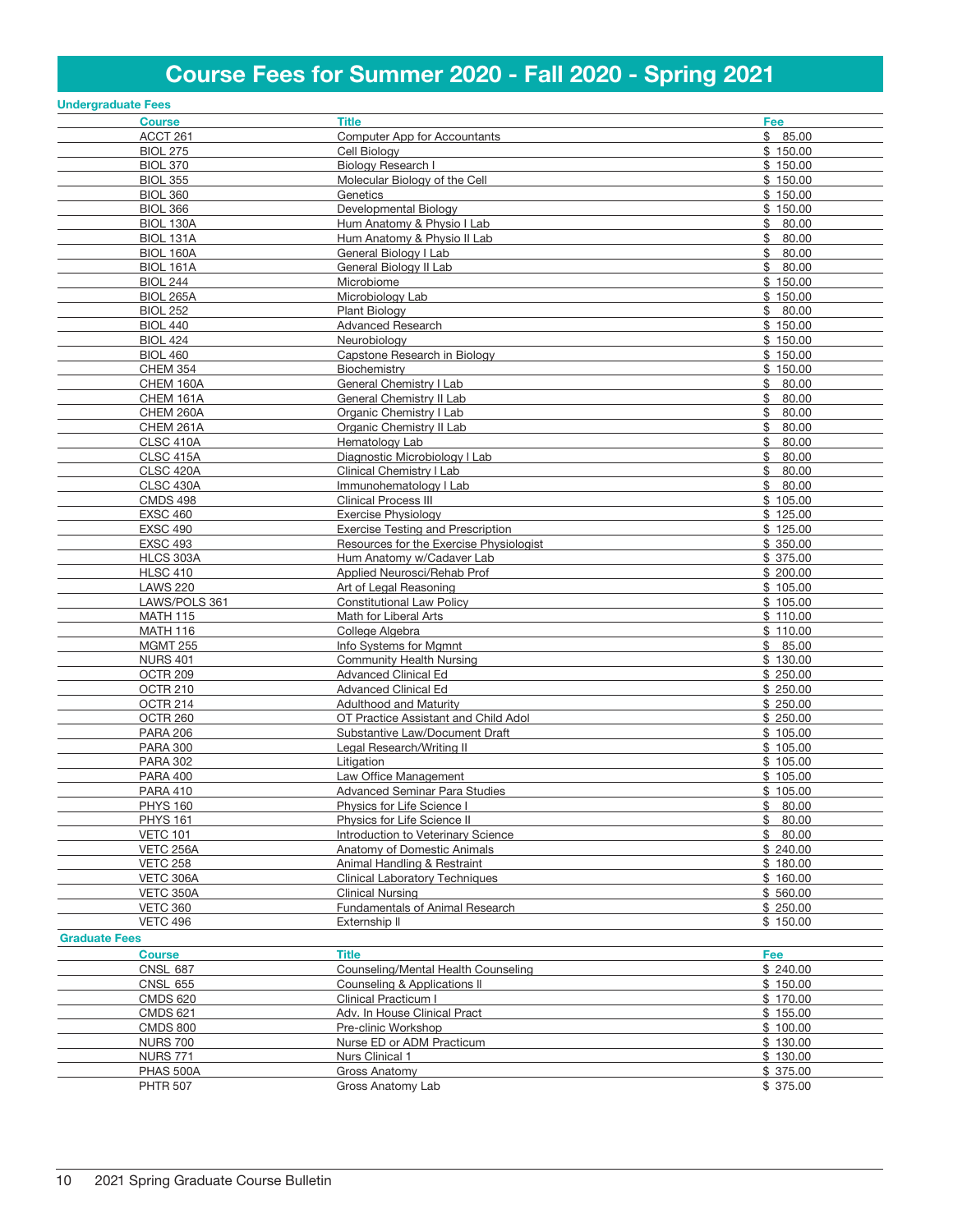# Immunization Requirements

All students enrolling for six or more credits must be in full compliance with the New York State Immunization law, and will not be permitted to register for classes without proof of one MMR and submission of a completed meningitis form. The remaining documentation must be submitted within 30 days of the start of the semester. If the documentation is not submitted, the student will not be allowed to continue attending classes and will be dropped from his/her courses without refund (full tuition liability).

There are several ways to comply with the immunization requirements:

#### MENINGOCOCCAL MENINGITIS

The New York Public Health Law requires that colleges distribute information about Meningococcal Meningitis disease and vaccination to *all* students registered for six or more credits. Students are required to decide whether or not to be immunized for Meningitis and to submit a form that formally confirms their decision. The completed form can be submitted electronically to the Office of the Registrar at https://mercy.formstack. com/forms/meningitis form or is available on Mercy Connect on the student tab under Immunization. The form or vaccine records can additionally be emailed to Registrar@mercy.edu or faxed to 914-674-7516.

#### MEASLES, MUMPS, AND RUBELLA (MMR)

The New York Public Health Law requires that all college students born after December 31, 1956 who are taking six or more credits in a semester provide a certificate documenting immunity to measles, mumps, and rubella (MMR) before their first term of study.

#### Measles: Two doses are required.

1<sup>st</sup> Dose administered after the age of 12 months. 2<sup>nd</sup> Dose administered more than 30 days after the first dose and after the age of 15 months.

In the alternative, the student can present medical proof of the disease or laboratory proof of immunity (student must submit a copy of the lab report).

#### Mumps: One Dose

One dose administered after the age of 12 months or laboratory proof of immunity (student must submit a copy of the lab report).

#### Rubella: One Dose

One dose administered after the age of 12 months or laboratory proof of immunity (student must submit a copy of the lab report).

The MMR combined vaccination fulfills the requirement for one dose of measles, one mumps, and one rubella immunization; **however**, a second measles vaccine, administered at least 30 days after the first dose, is required. Because the combined vaccine was not available in the United States before January 1, 1972, no MMR immunizations administered before that date are acceptable for US students.

For more information about immunization, please contact your doctor or the NYS Department of Health website at www.health.state.ny.us

## SUBMIT IMMUNIZATION RECORDS

To be fully compliant with both Immunization requirements, documentation must be received within 30 days of the start of the term.

- 1. Immunization vaccine records can be uploaded electronically to https://mercy.formstack.com/ forms/immunization\_file\_upload or submitted on Mercy Connect on the student tab under Immunization. Vaccine records can be emailed to Registrar@mercy.edu or faxed to 914-674-7516, but for secure receipt and processing we encourage direct upload on the provided link or on Mercy Connect.
- 2. The Meningococcal Meningitis Vaccination form can be submitted electronically to the Office of the Registrar at https://mercy.formstack.com/forms/meningitis form or is available on Mercy Connect on the student tab under Immunization. The form or vaccine records can additionally be emailed to Registrar@mercy.edu or faxed to 914-674-7516, but for secure receipt and processing we encourage direct upload on the provide link or on Mercy Connect.